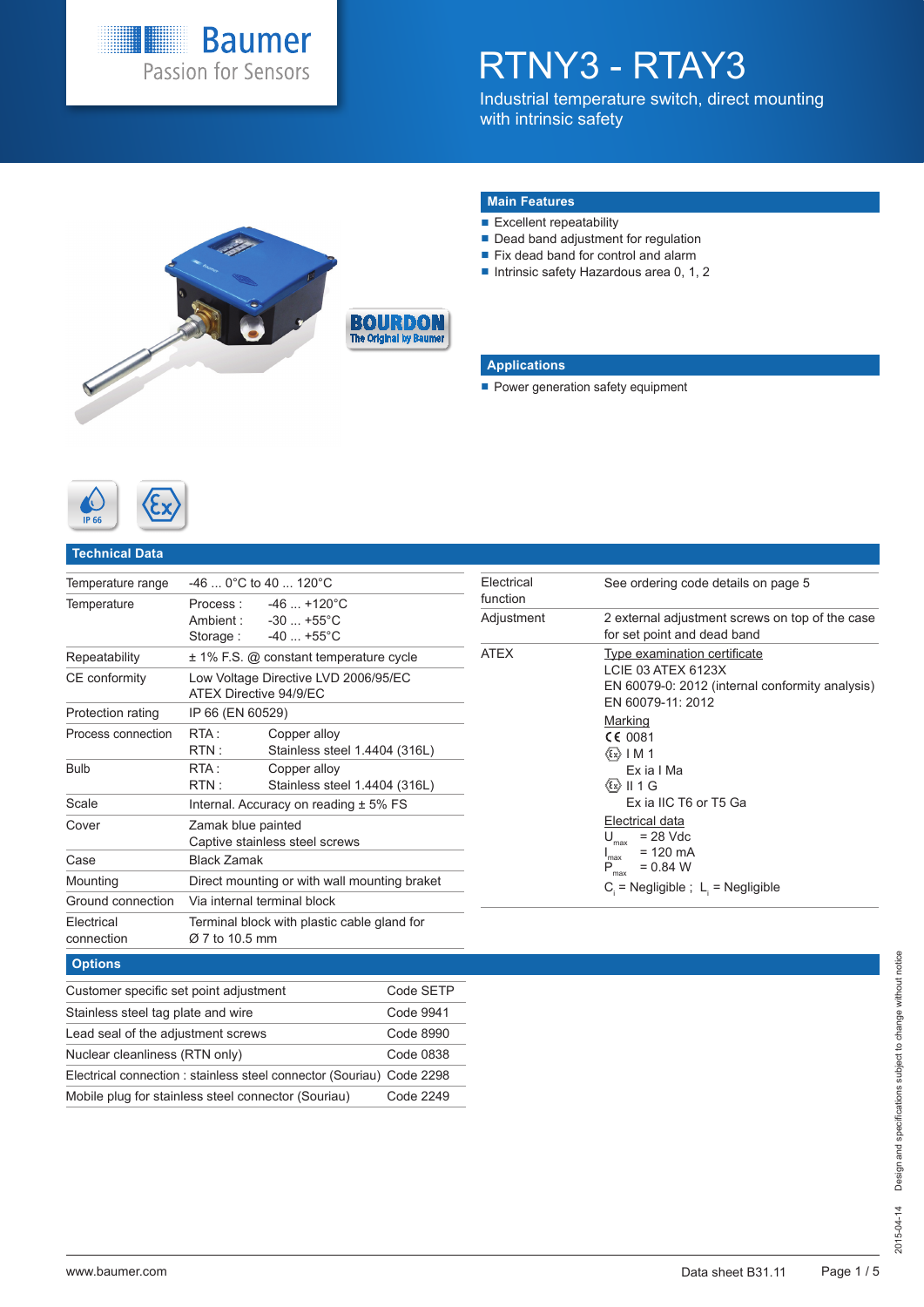

**Principle**

## RTNY3 - RTAY3

Industrial temperature switch, direct mounting with intrinsic safety





A vapour filled flexible sensing element actuates a microswitch by means of a lever. The set point is adjusted by means of a compressible spring installed in opposition.



Set point and reset point must be between 10% and 90% of the selected scale.

#### **Standard factory adjustment**

Setpoint at 50% of the scale on falling temperature

**Customer specific factory adjustment (option SETP)** The following specifications have to be given with the order: • Setpoint value

- Adjustment on falling or raising temperature
- Dead band value when using an adjustable dead band switch

**Electrical connections**





For max. ambient temperature refer to technical data on page 1.

The installation must be made in an intrinsically safe circuit whose certified electrical safety parameters do not exceed any of the values  $U_{max}$  $I_{\text{max}}$  and  $\mathsf{P}_{\text{max}}$  given in the electrical data on page 1.

All necessary measures must be taken by the user, to avoid the calorific transfer from the fluid to the apparatus head increasing the head's temperature to such that it reaches the self-ignition temperature of the gas in which it is used.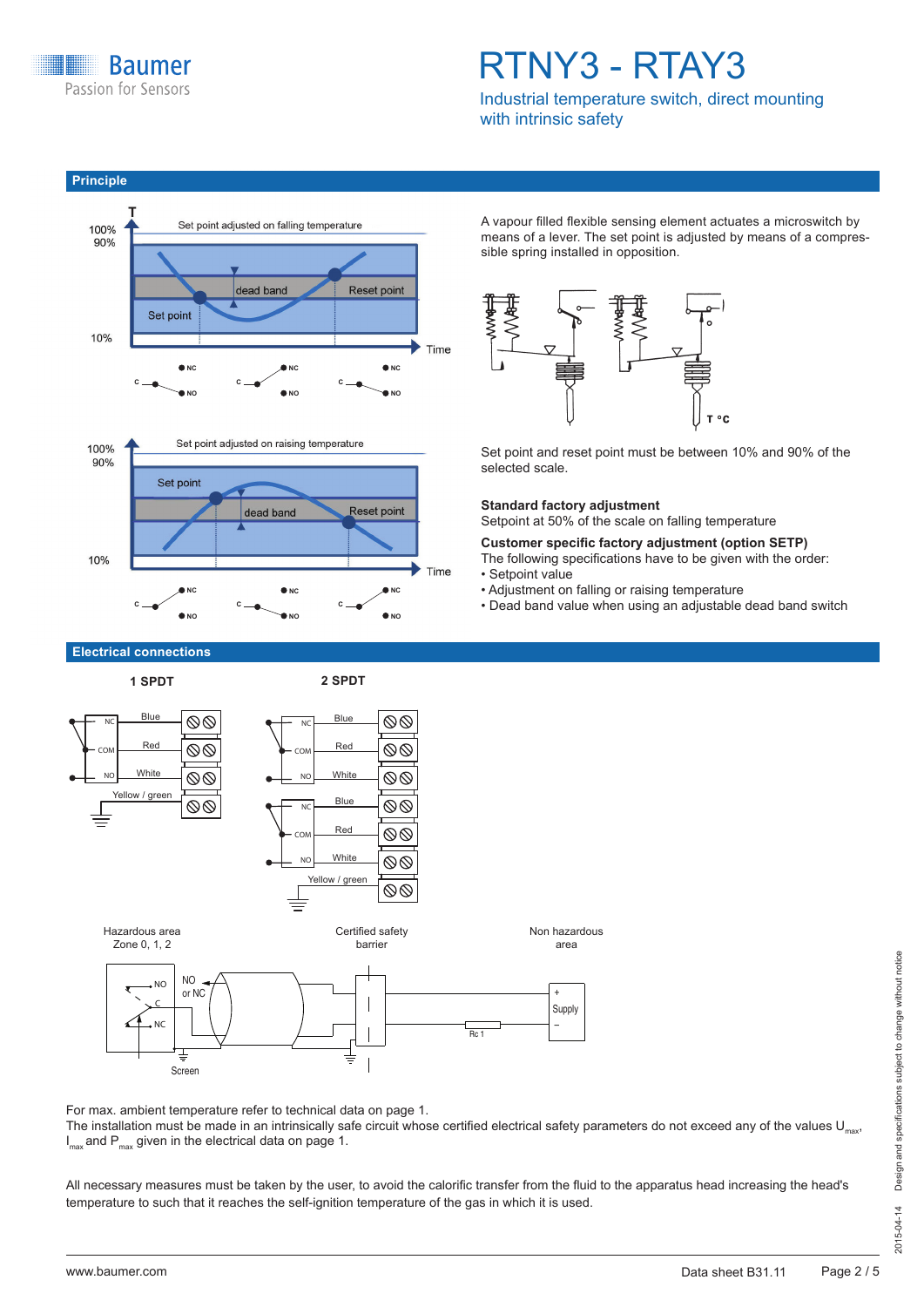**Baumer** Passion for Sensors

## RTNY3 - RTAY3

Industrial temperature switch, direct mounting with intrinsic safety

#### **Micro switches characteristics**

| Switch code                                     | N(T)                | M(K)                | C(W)            | s                                            |
|-------------------------------------------------|---------------------|---------------------|-----------------|----------------------------------------------|
| <b>Type</b>                                     | <b>Tropicalized</b> | <b>Gold contact</b> | <b>Hermetic</b> | <b>Ultrasensitive</b><br><b>Gold contact</b> |
| 6 Vdc                                           | 0.10.12A            | 10  50 mA           | $5120$ mA       | 10  50 mA                                    |
| 12 Vdc                                          | N/A                 | $1050$ mA           | 566mA           | 10  50 mA                                    |
| 24 Vdc                                          | N/A                 | $1033 \text{ mA}$   | $533$ mA        | 10  33 mA                                    |
| 30 Vdc                                          | N/A                 | N/A                 | N/A             | N/A                                          |
| 48 Vdc                                          | N/A                 | N/A                 | N/A             | N/A                                          |
| 110 Vdc                                         | N/A                 | N/A                 | N/A             | N/A                                          |
| 220 Vdc                                         | N/A                 | N/A                 | N/A             | N/A                                          |
| 115 Vac                                         | N/A                 | N/A                 | N/A             | N/A                                          |
| 250 Vac                                         | N/A                 | N/A                 | N/A             | N/A                                          |
| Dielectric rigidity between contacts and ground | 2000 V              | 2000 V              | 1500 V          | 2000 V                                       |

#### **Adjustable ranges**

|                                   |                                 |      |          |           |                      | Micro-switch dead band 1) |                |                 |
|-----------------------------------|---------------------------------|------|----------|-----------|----------------------|---------------------------|----------------|-----------------|
| <b>Scale</b>                      | $T_{\text{max}}$<br>accidential |      |          |           | Adjustable dead band |                           |                | Fixed dead band |
|                                   |                                 | Code | $N(T^*)$ | $M(K^*)$  |                      | $C(W^*)$                  |                | s               |
| $^{\circ}$ C                      | $^{\circ}$ C                    |      | 10%      | 90%       | 10%                  | 90%                       | 10%            | 90%             |
|                                   |                                 |      |          |           |                      | $^{\circ}$ C              |                |                 |
| $-46$<br>$\overline{0}$<br>$\sim$ | 40                              | 300  | $4 - 9$  | $2 - 9$   | $8 - 12$             | $4 - 12$                  | 3              | 2.5             |
| 20<br>$-20$<br>$\mathbf{r}$       | 60                              | 301  | $3 - 8$  | $1.5 - 8$ | $6 - 12$             | $4 - 12$                  | 2.5            | 1.5             |
| 45<br>$\Omega$<br>$\cdots$        | 60                              | 302  | $4 - 9$  | $2 - 9$   | $7 - 12$             | $4 - 12$                  | 3              | 2               |
| 40<br>$\dots$ 120                 | 145                             | 303  | $5 - 16$ | $3 - 16$  | $10 - 20$            | $6 - 20$                  | $\overline{4}$ | 3.5             |
| 80<br>20<br>$\cdots$              | 100                             | 315  | $5 - 12$ | $3 - 12$  | $9 - 15$             | $5 - 15$                  | $\overline{4}$ | 3               |

(\*) For version with 2 microswitches lower values of the dead band must be multiplied x 1.5

<sup>1)</sup> The value of the dead band is depending on the value of the set point.

This table contains the dead band values for set point adjustment at 10% and 90% of the selected scale. For adjustable dead band the lower value corresponds to the dead band spring totally released and the higher corresponds to the dead band spring fully tensed. For other set points the dead band value can be calculated by linear interpolation between the values at 10% and 90%.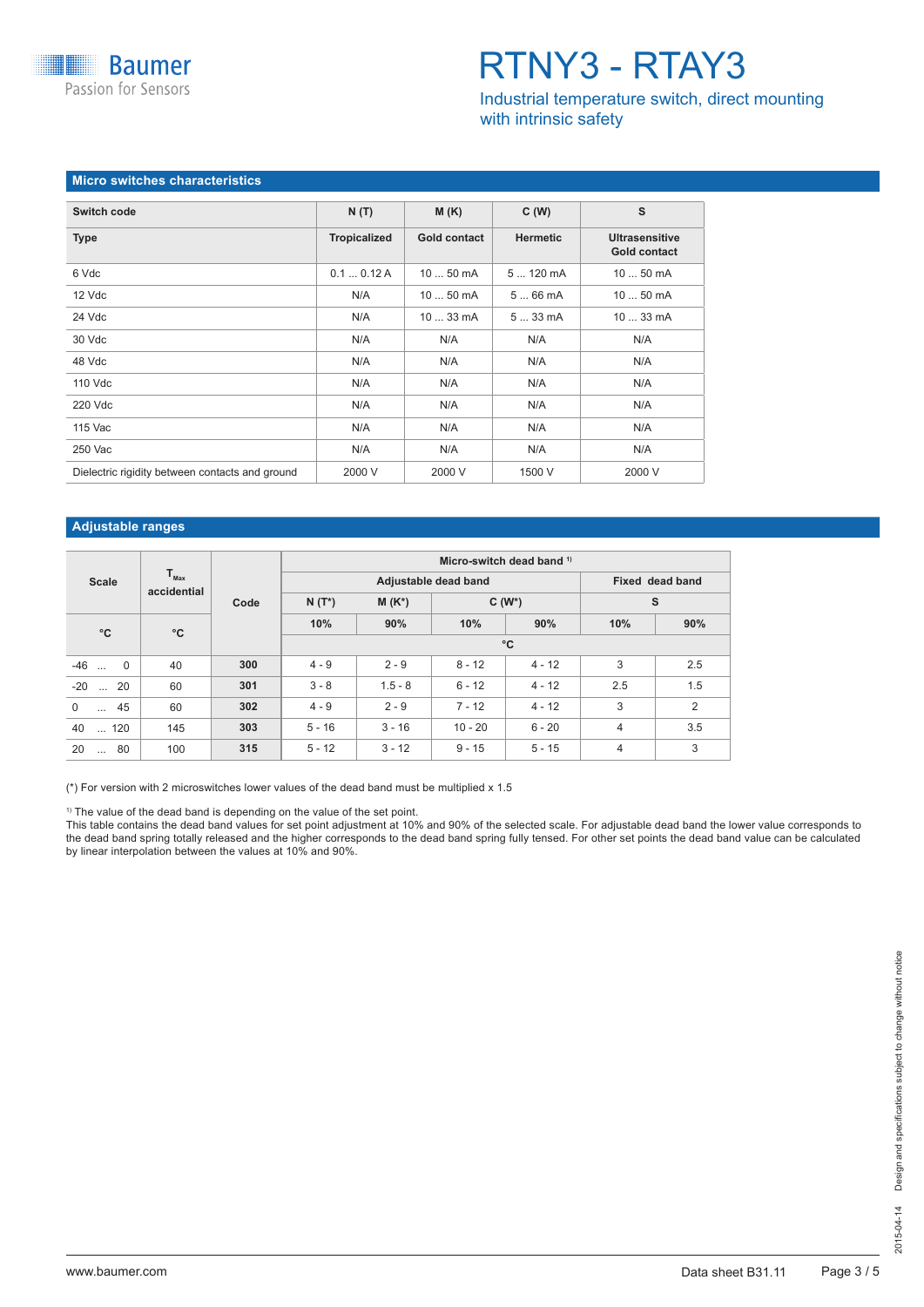

## RTNY3 - RTAY3

Industrial temperature switch, direct mounting with intrinsic safety

### **Dimensions (mm)**









**Thermowell**

Thermowell for RTxx3 Stainless steel Ordering code : 10271317